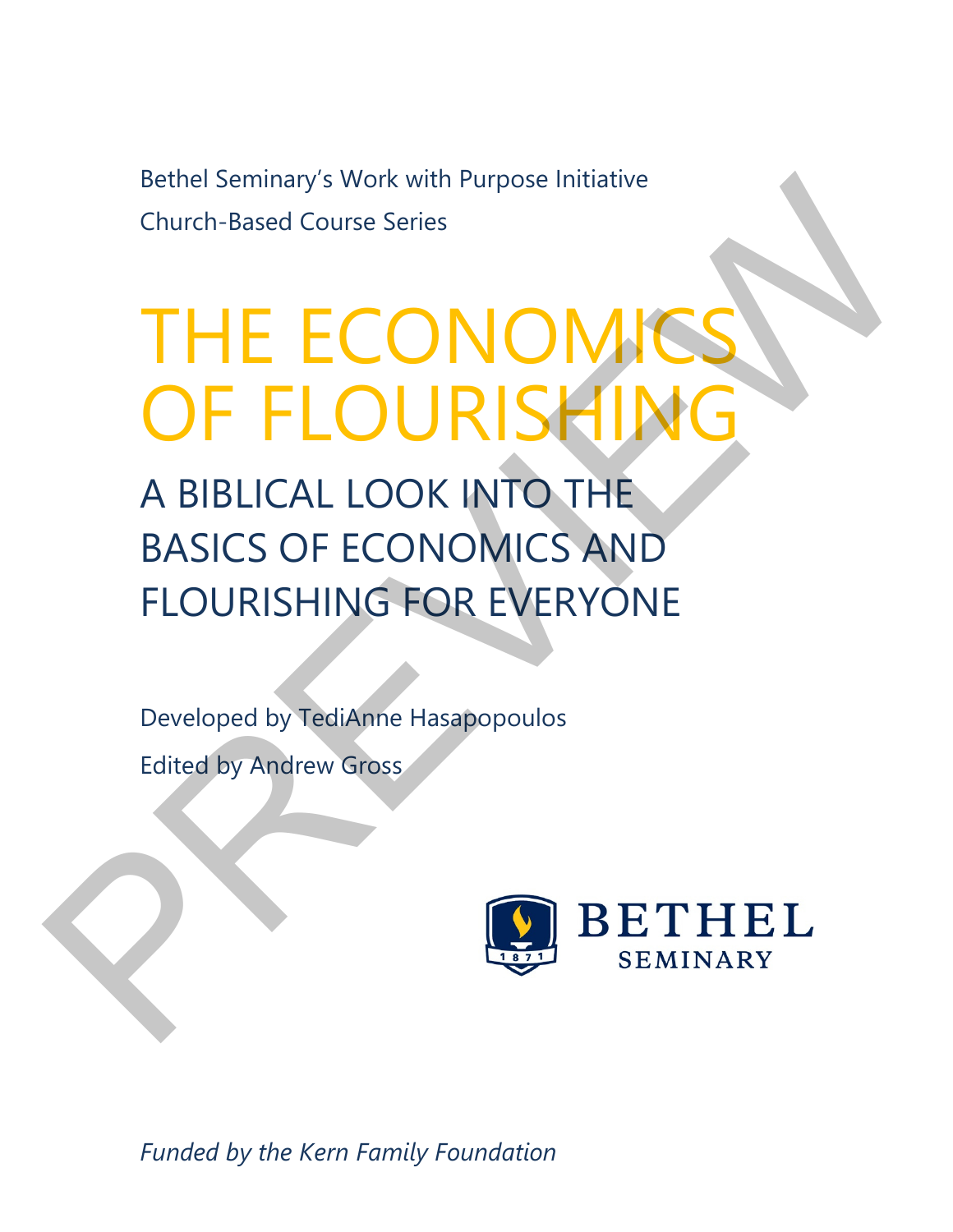Bethel Seminary's Work with Purpose Initiative

Church-Based Course Series

# **The Economics of Flourishing**

# A Biblical Look into the Basics of Economics and Flourishing for Everyone Church-Based Course Series<br>
A Biblical Look into the Basics of<br>
Economics and Flourishing for Everyone<br>
Developed by TediAnne Hasapopoulos<br>
Edited by Andrew Gross<br>
Bethel Seminary's<br>
Work with Purpose Initiative<br>
3949 Beth

Developed by TediAnne Hasapopoulos Edited by Andrew Gross

> Bethel Seminary's Work with Purpose Initiative 3949 Bethel Drive St. Paul, MN 55112

https://www.bethel.edu/seminary/about/initiatives/work-with-purpose/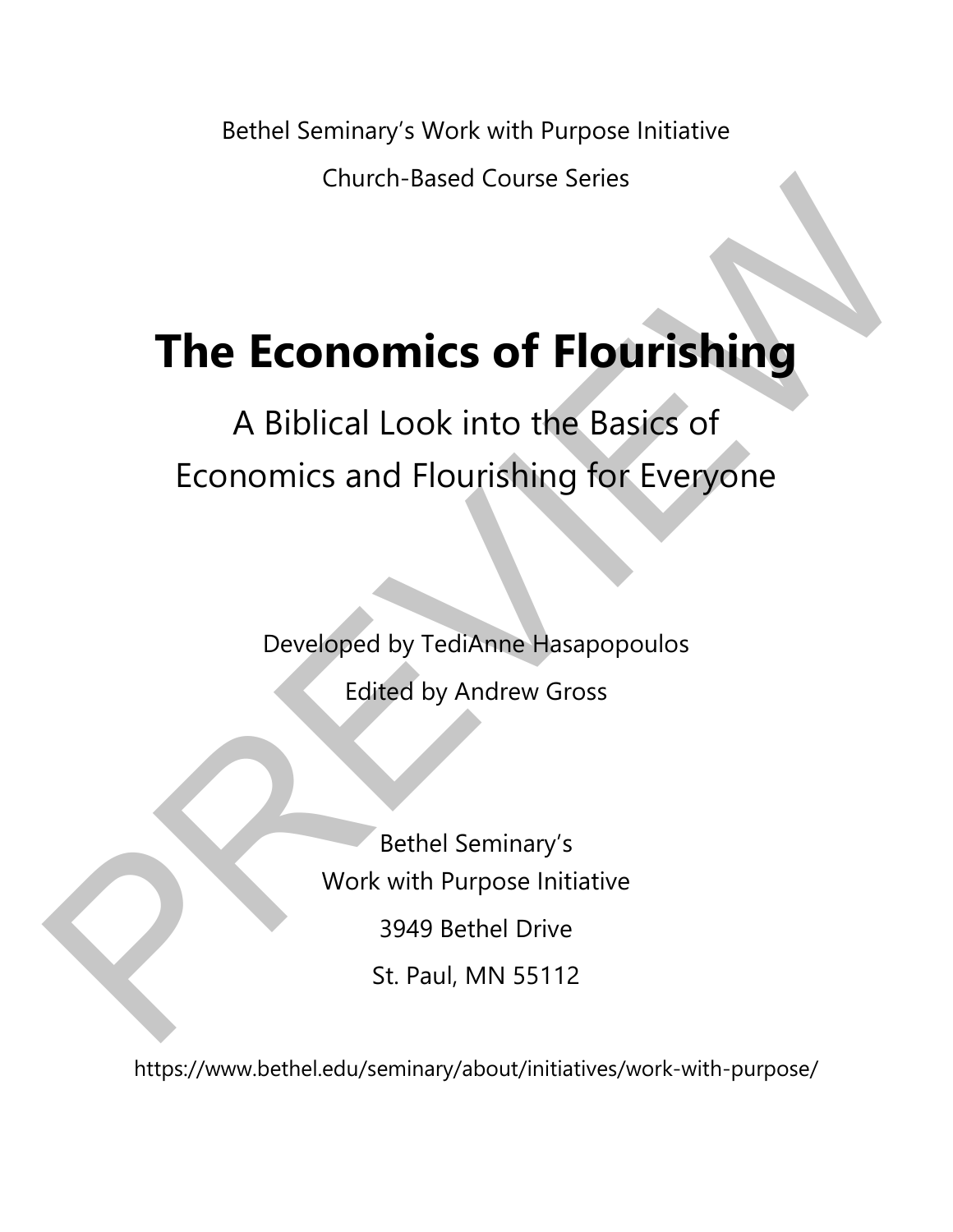Copyright © 2017

All rights reserved. You are permitted to reproduce and distribute this course in physical form, in its entirety and in unaltered form, as long as you do not charge a fee. For posting online, please use only unaltered excerpts (not the content in its entirety) and provide a hyperlink back to the Work with Purpose Initiative website noted below. Exceptions to the above must be approved by Bethel Seminary's Work with Purpose Initiative. Copyright © 2017<br>
All rights reserved. You are permitted to reproduce and distribute this course in priysical form, in<br>
its criticy and in unaltered store pays on the content in its enirety) and provide a hyperfinal book t

Printed in the United States of America

Work with Purpose Initiative Bethel Seminary 3949 Bethel Drive St. Paul, MN 55112

https://www.bethel.edu/seminary/about/initiatives/work-with-purpose/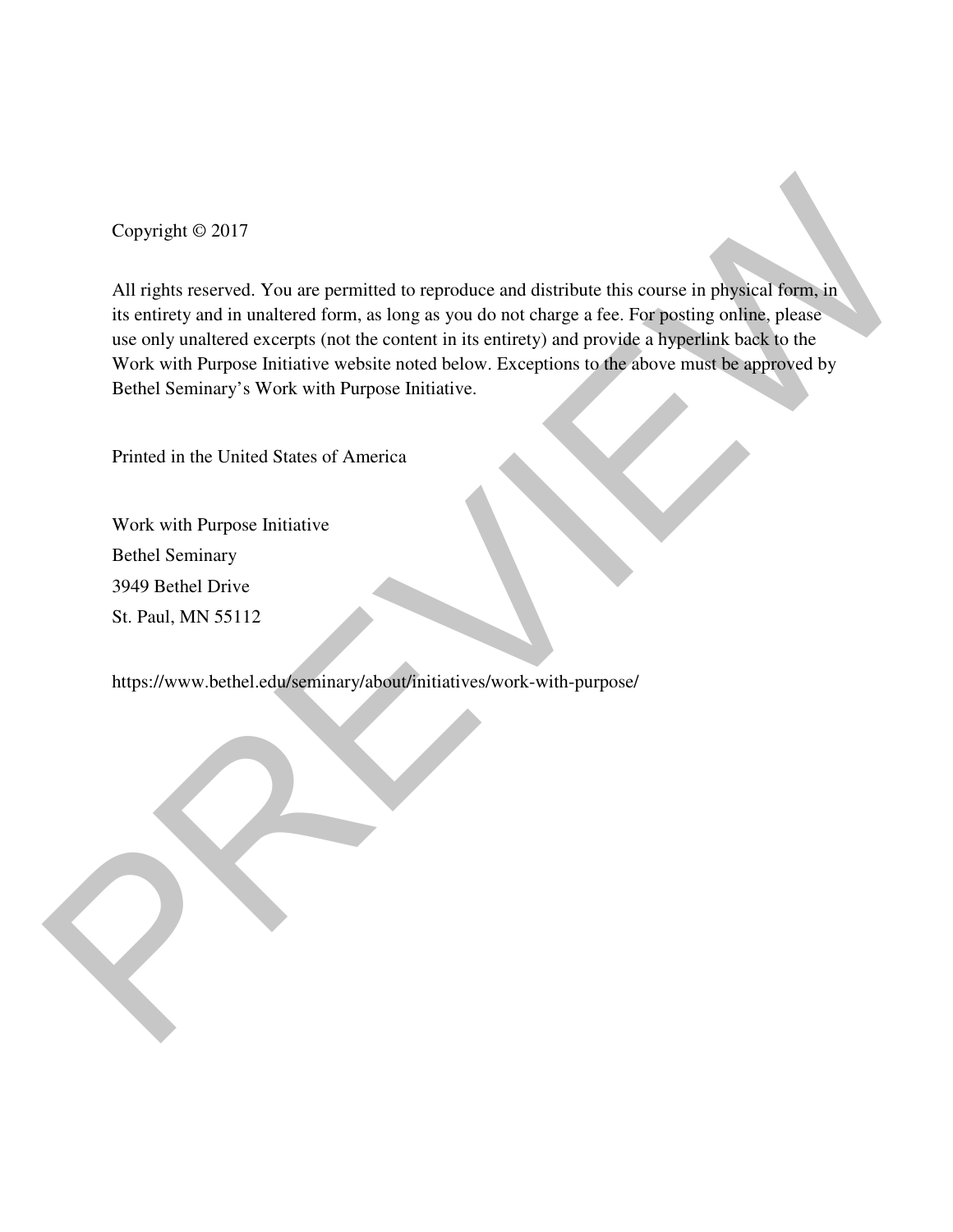# **Table of Contents**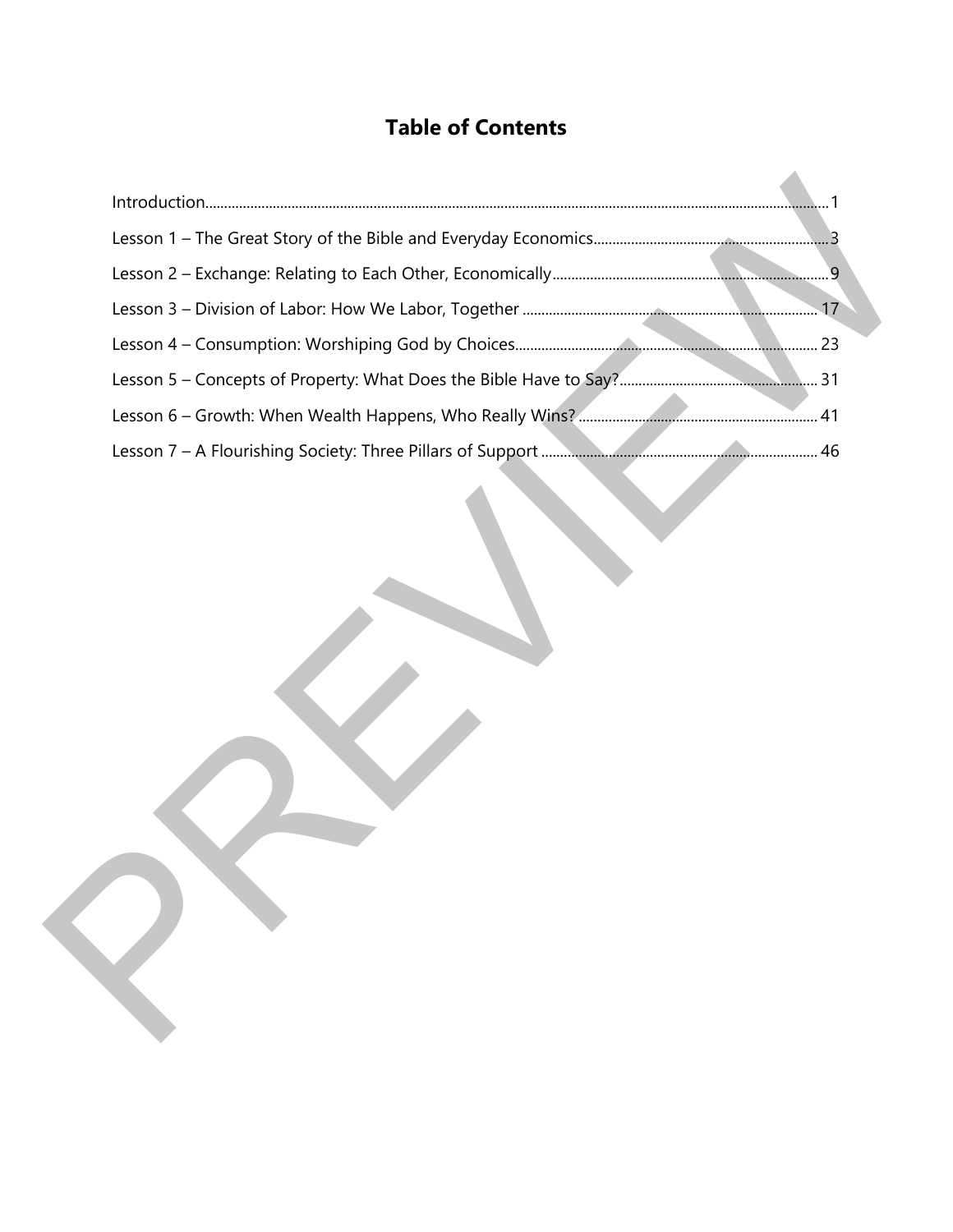## **Introduction**

### **The Economics of Flourishing**

This course seeks to be both informational and formational in its approach. It is designed to help Christians better understand the intimate role economic exchange plays in everyday life, in the service of others, and in bearing witness of the Gospel by examining the connections between economic exchange, Biblical principles, our faith response, and the impact on our personal flourishing and the flourishing of others. The Economics of Flourishing<br>
This connes secks to be both informational and formational in is approach. It is designed to help<br>
Christians better understand the intimate role economic exchange plays in everyday Me, in the

### **Course Outcomes**

Engaging and discussing the content of this course will help each person:

- Develop a broad conception of the ways in which exchange of our work for the goods and services produced by others advances societal well-being.
- Develop a sound theology of production and consumption that reflects Biblical principles.
- Develop an interconnected understanding that economic choices made by individuals, families, local communities and governmental policies are instrumental in serving God by honoring His mandates for humans to serve Him and to serve others.

### **Major Course Topics**

- Lesson 1 The Great Story of the Bible and Everyday Economics
- Lesson 2 Exchange: Relating to Each Other, Economically
- Lesson 3 Work: How We Labor, Together
- Lesson 4 Consumption: Worshiping God by Choices of What I Need and When I Need It
- Lesson 5 Property: What Does the Bible Have to Say About What I Own?
- Lesson 6 Concepts of Growth: When Wealth Happens, Who Really Wins?
- Lesson 7 Flourishing Society: Three Pillars of Support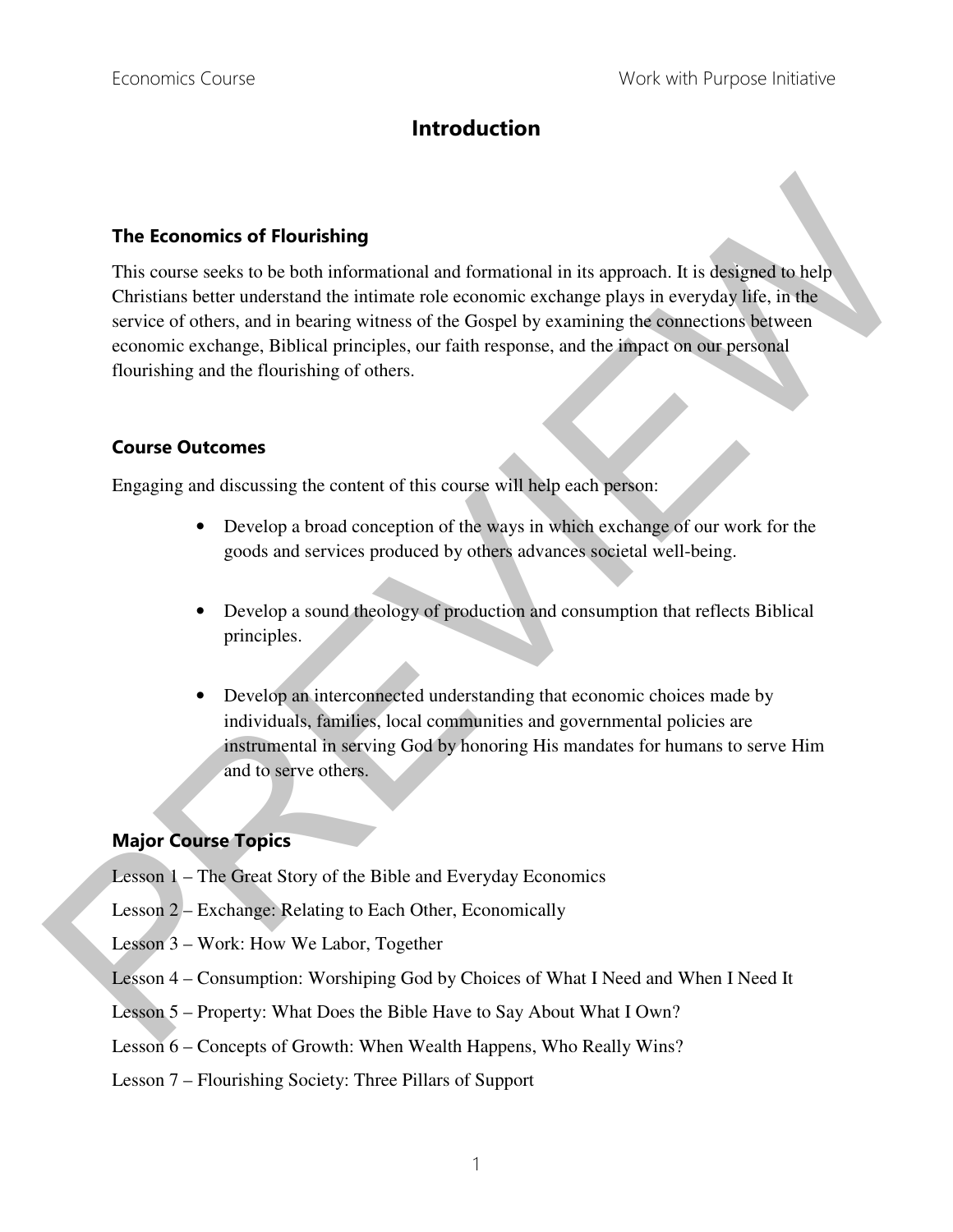### **Course Structure**

The course is intended to be mainly discussion-based. Short video clips that help explain economic concepts are included to introduce the lesson. Brief stories illustrating these concepts help put the economic concepts into the context of everyday life. Much of the group's time together is to be spent working through the discussion questions. Depending on the size of the group (and the relative percentage of introverts and extroverts), the leader may want to divide people up into groups to process the questions, sharing the result with the whole group, and/or allow people some quiet reflection time before group sharing. exeromic concepts are leabled to introduce the lesson. Brief stories illustrating these consideration per the exert of every stime the present spectra is to exert to every stime to general to the spectra is to be spent wor

Each of the six lessons contains the following content to help the leader and group to explore important concepts about economics and how biblical principles inform our thinking on these topics.

- 1. An opening video and discussion questions to encourage people to begin thinking about the lesson's topic and relating it to their own lives
- 2. Stories about people whose lives and decisions illustrate and help explore the issues surrounding the topic, with discussion questions
- 3. Biblical and theological material related to the week's topic, with discussion questions
- 4. Commentary that links the biblical and theological material with economic concepts to help connect biblical wisdom to economic decisions
- 5. A closing exercise to encourage people to make application of the topic to their own lives.
- 6. Links to short videos (3 to 5 minutes) that can be sent via email sent mid-week to participants to encourage continued reflection on the topic.

Each lesson is meaty. It is likely that in order to explore and discuss the topic well, an hour and a half timeframe is needed. If less time is available each week, it is recommended that the topic be explored in two sessions. Session one would discuss the introduction, stories and Bible references. Session two would examine the commentary and discuss the closing exercises.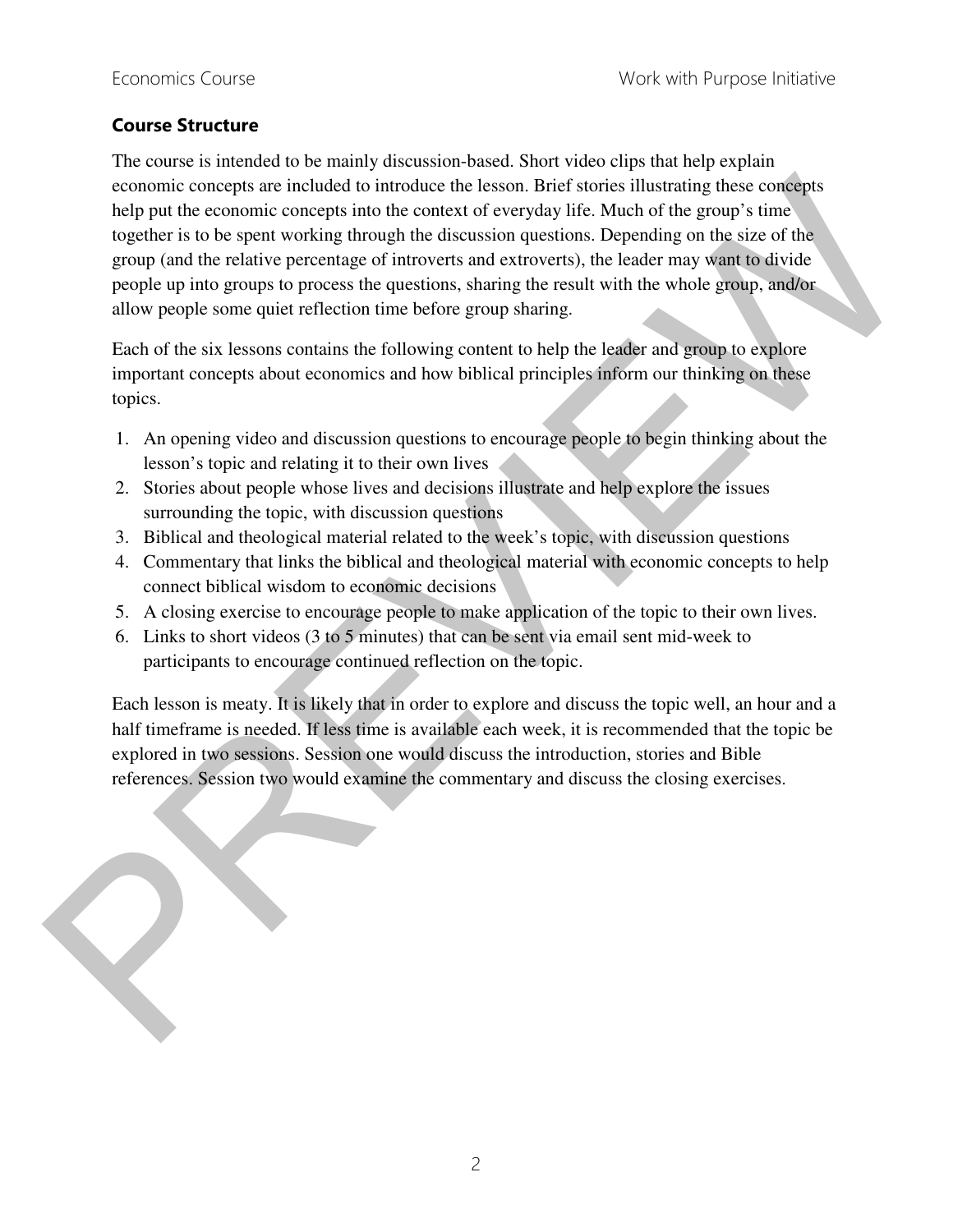## **Lesson 1**

# **The Great Story of the Bible and Everyday Economics**

### **Opening**

Begin with a video from the Theology of Work project website. Web link: RightNow Ministries, "Work as Worship", 2.5 minutes. https://www.theologyofwork.org/resources/work-as-worship/

According to the video, what is the value of your everyday life? What new ideas did it spark about your role as a Christian in regular, day-to-day life?

### **Points for You to Remember**

- **We were created to bear God's image, by being** *creative***,** *productive***, and** *in charge***. In other words, by working for human flourishing.**
- **The Fall added "toil" and "sweat" to work but didn't remove its dignity.**
- **Our lives in the new heaven and new earth will include work that is** *creative***,**  *productive* **and keeps us** *in charge,* **as we co-rule with Jesus.**
- **"We were given stewardship over the world so our work would make it flourish for God's glory."**

### **Hearing from the Bible: Genesis 2 and 3**

As we work, going about our everyday lives, we engage in an important purpose that God has for humans – the bringing about of flourishing for all people. To understand this, it is always wise to look at God's thoughts on these subjects. It is wise to consult the whole counsel of Scripture as our guide.

When we view everyday faith, work and economics through the framework of the Bible's great story, we see how our everyday lives are of value to God. The Bible begins with the Genesis story, "In the beginning, God created…" The story then explains the source of our current difficulties: our Fall Genesis 3 and its ongoing effects on creation and humanity. But the major part of the story centers on Jesus and His work to redeem humanity and all creation from that Fall. The Bible ends with a vision for the world to come, in which Jesus restores creation to its original state and He restores humans to perfect union with God, Creation and their uncorrupted purpose. **Opening**<br>
Hegrin with a video from the Theology of Work project website.<br>
Web link: RightNow Ministries, "Work as Worship", 2.5 minutes.<br>
<u>https://worw.theology.ofwork.org/tresources/work.as worship!</u><br>
According to the v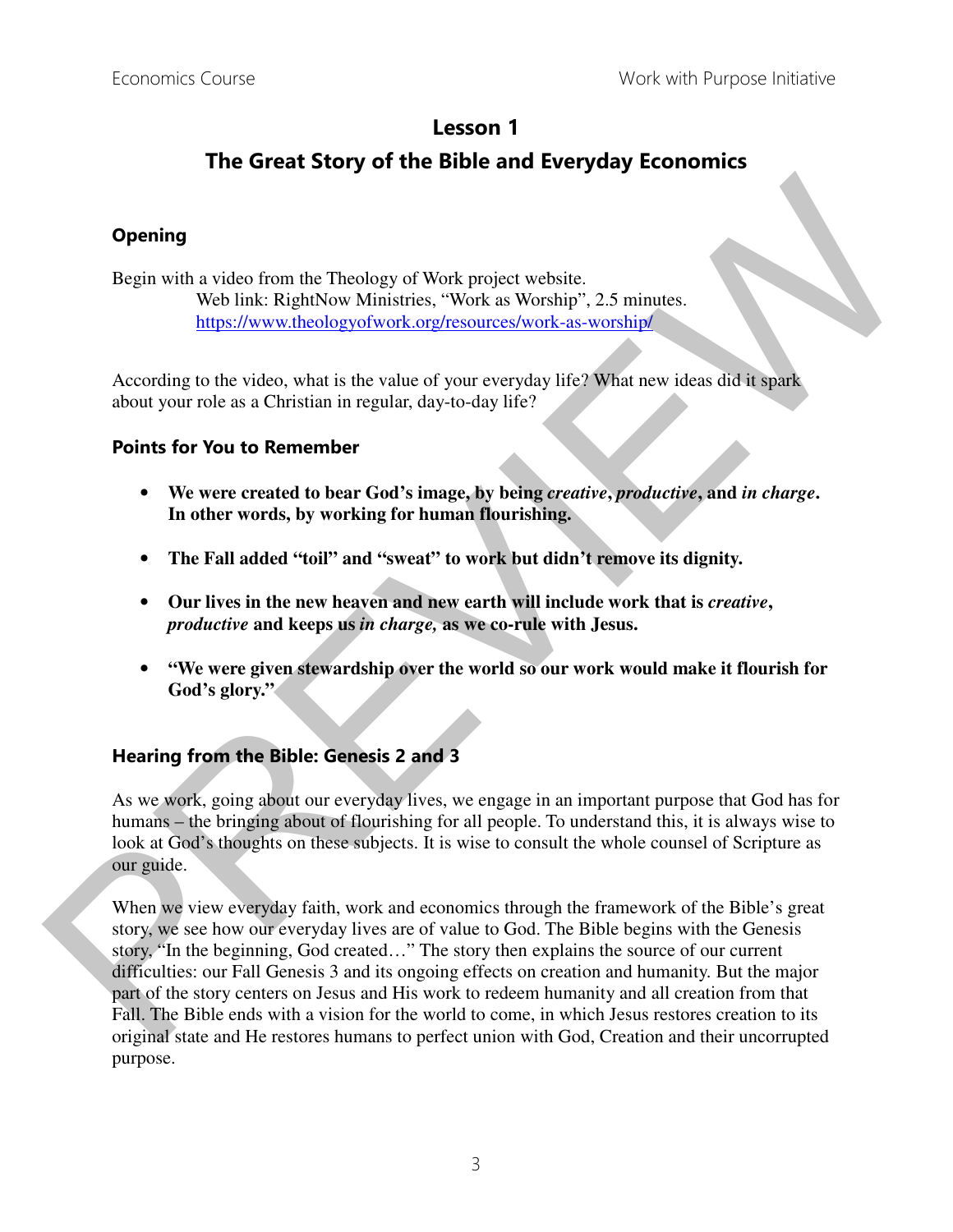### **Story: Not One Bite**

*She did think he sounded a bit slippery. Her first inclination was to be curious as the serpent spoke to her, because she had never encountered another creature who could speak other than Adam. But what he said made her wary. Why would any creature question what God, their Creator, had said? Eve resolved to trust the testimony of Adam and to ignore the tempting words of that odd creature. She skipped eating the apple. Not one bite touched her lips… end of the story!* 

*She and her husband had been tasked with some serious work. God had given them the mission to, "Be fruitful and increase in number; fill the earth and subdue it. Rule over the fish in the sea and the birds in the sky and over every living creature that moves on the ground." As "Image Bearers" they had been given authority from God to be in control of Creation and harness the incredible productive capacity of the earth into useful benefit for the multitude of humans who were to soon inhabit this wonderful place.* 

*Adam and Eve quickly learned that sheep and goats produced sweet, nutritious milk to fortify the bodies of their three growing boys, Cain, Abel and Seth. Adam learned that pruning grape vines produced larger fruit, so he fashioned pruning tools. Eve discovered the delicious taste of the roots of carrots and potatoes. They came to understand that the wonderful bodies that God gave them thrived on a variety of fruits and vegetables. They were learning to subdue the earth and leverage its bounty to provide for their needs and the needs of their growing family. Cain developed great skill as a farmer. Abel had a knack for shepherding the domesticated animals that had been brought into full time service for the family. The family learned to use things of the earth to fashion beautiful works of art to offer God in thanksgiving for His good bounty. They learned that voices could make songs and that simple papyrus reeds could be played. They created music to give praise to God.*  strepent space to her, he cause she had never encontiered another creature who could speed.<br>This function that the such a state of creation of the creation of the creation of the creation of the creation of the creation o

*It wasn't long before the family became a clan of many families. Some families branched out and multiple clans arose. Clans became a tribe. Soon multiple tribes existed. Families, clans and tribes gathered together to create associations of shared responsibilities. They divided the fruitful labor of subduing the earth. In this way they began creating different culture for families, clans and tribes that allowed each person to use his or her image bearer gifting. One family produced milk products. Another produced grain for bread. Others produced works of art or performed musical entertainment. People exchanged equitably and happily the fruits of their labor. And all people flourished in perfect shalom.* 

### **Group Discussion**

This fanciful tale continues the story of Genesis 1 and 2, with a different outcome for Genesis 3. It imagines what Eden would be like if Adam and Eve simply obeyed God and fulfilled His instructions to subdue and multiply. In what ways would people subdue the earth and use natural resources to create things? How would people "consume" the bounty of the earth? How would they inter-relate with one another as they learned new things, created new products, and developed social systems to guide their exchange?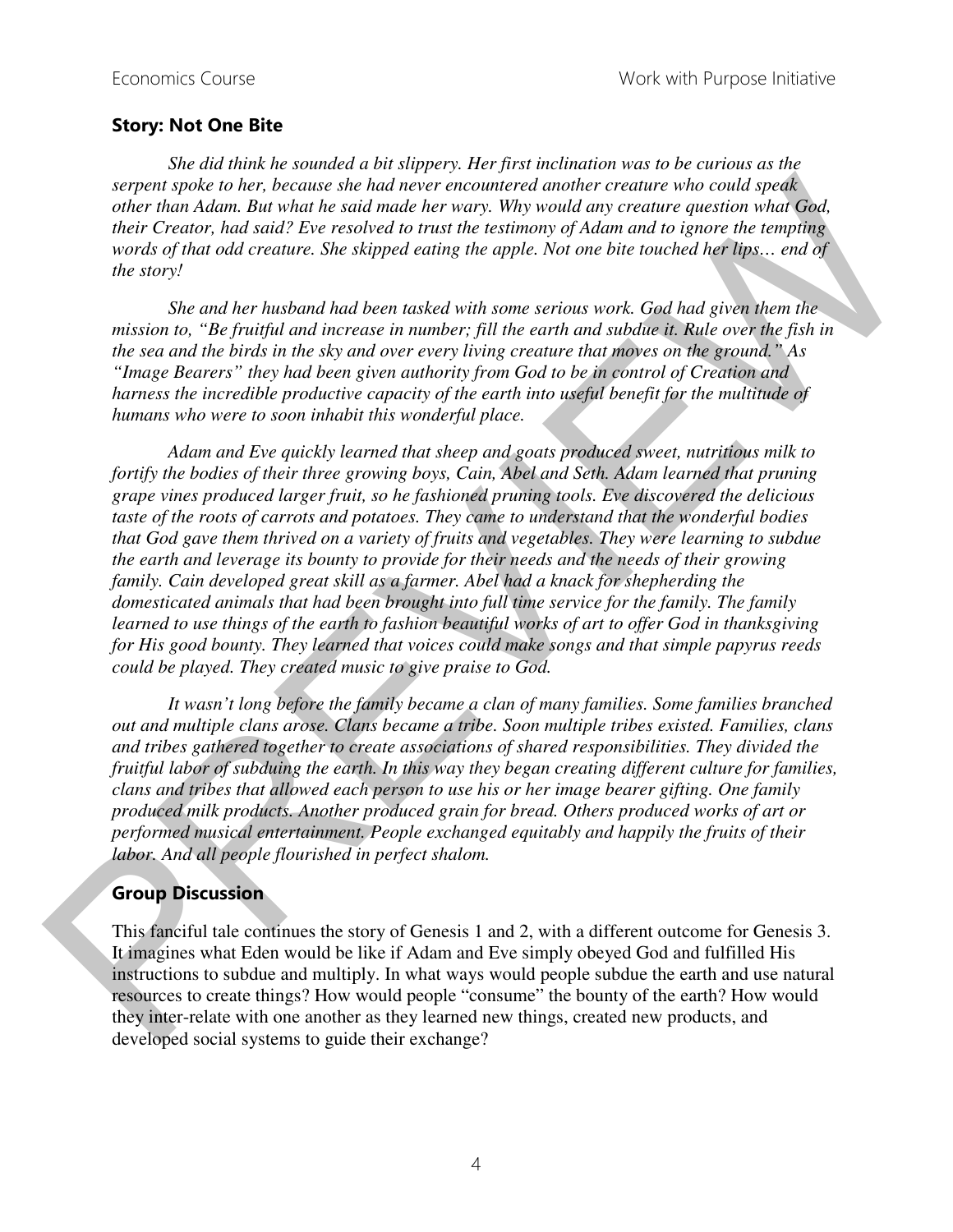### **The Story Continues: What Really Happened**

*Eve took the bait! That odd talking creature tempted her inner longing to be independent of God. After all, she bore His image, making her wiser than the other creatures she and Adam had encountered. If God had made them that smart, surely they could control their own destinies! Adam quite agreed, but both soon discovered the disastrous results of their idolatrous decision. God removed them from the easily obtained bounty of the Garden. Now they were to bring forth well-being from the bounty of the earth outside the Garden where chaos was not completely held in check by God's gracious hand. Oh, plants certainly grew abundantly, but the inedible grew faster than the edible. Yes, the butterfly was lovely, but now its larvae fed on the fruit of the vine. Rain that was once a daily occurrence in the Garden now came down unpredictably. Either too much came down at once and caused destruction. Or too little came down and left the ground parched and rock hard.*  of  $\det A$ , the hore this image, modes in the other than the other criticals and Adam<br>had encountered. If Ocal had made then that smart, surely they could control their osti<br>dentice Adam paid agreed, both both som disconver

*The worst was yet to come. It seemed at first that deep brotherhood and camaraderie had developed between their sons, Cain and Abel. However, it wasn't long before envy became murderous and the first parents grieved the loss of their son and the banishment of the other. From that point on, as people sought to be in relationship with one another, success would be centered on relationship with God. Those families, clans and tribes who abandoned God created harsh societies for their people. Though Adam and Eve told their story to successive generations of sons and daughters, few would listen. But should they be surprised? It seems that it is the human way to fall into the serpent's trap – believing that humans can control their own destiny better without God.* 

### **Group Discussion**

The consequences of the Fall create a real and somewhat bitter impact on our lives until Jesus returns. While the earth is abundant and brings forth all that humans need to flourish, this abundance is not easily attained. Toil is required (Gen. 3:17 and 19). In what ways do you see the consequences of the Fall challenge our ability to bring about of human flourishing? Your personal ability to bring about your own flourishing, and that of others?

### **Commentary**

The creation narratives show us that through work humans are image bearers. We bear God's image by being creative and productive. We have dominion over the things of the earth. We have been charged with creating cultural systems that honor God as we seek to bring about human flourishing – well-being for us and for others.

So what does it mean to be created in the image of God? Like God, every human being is creative, productive and in charge. We are called to take the raw materials of creation and leverage our creativity and ingenuity to makes things. We are to bring about culture and civilization. We are to work the land to maintain order. We are to do our part to bring about human flourishing, the ability for all people to find economic well-being through purposeful work and balanced living. Humans are **image bearers**. We are to be **creative**, **productive** and **in charge** over creation.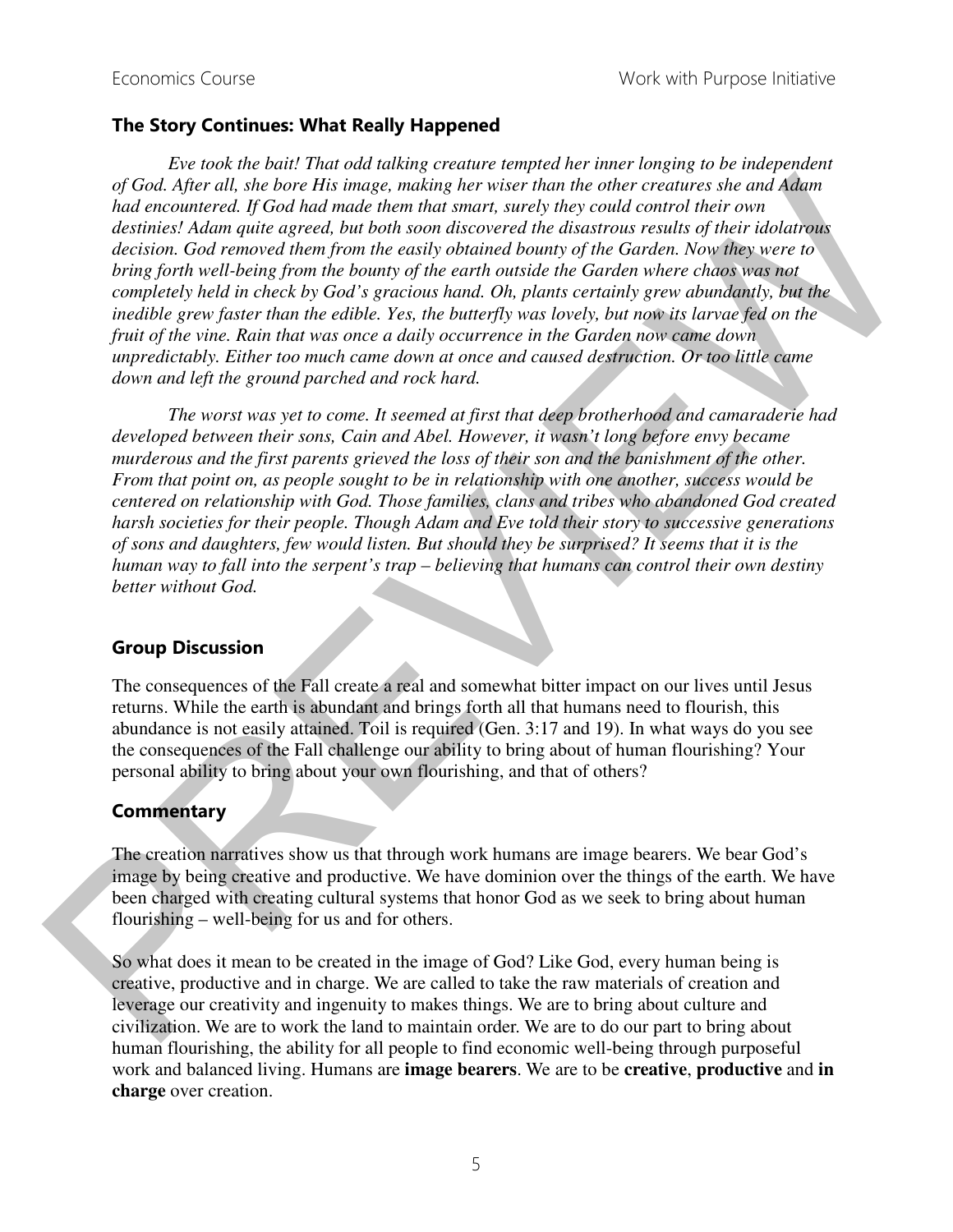$\overline{a}$ 

The story about the Fall reveals human tendencies toward idolatry. It explains why work is so hard and at times, unproductive. It reminds us of how quickly humans make an idol of their own desires. Adam and Eve disobeyed so they could "be like a god." The first humans chose their own way over God's way. Has much changed in the thousands of years since Adam and Eve? The result of choosing for ourselves is that we live outside the easy provision of God. God still provides. But human effort to translate that provision into value has increased exponentially. Getting results is now more difficult. So we have radically new, and harsh, conditions for work.

But the good news is that there is not a change in the *value* of work. Human dignity is still nurtured by work. You see this when someone is involuntarily unemployed. It becomes a struggle for that person in that situation to maintain a sense of positive self-image. This is because we have been created with the desire to contribute to our own well-being and the wellbeing of others.

So work is still the means through which humans express the divine image. We demonstrate that we are created in the image of God through the work that we do. In spite of the Fall and human failure, God has ordained that humans continue to be **creative** and **productive***.* And we are still **in charge** of Creation.

Thankfully, Christ's work redeems human work and empowers believers to press against the effects of the Fall. We are to serve as Jesus' agents and ambassadors until He returns. Then He will bring about the fullness of His victory over sin, death and the power of the evil.

And what do we see at the end of the Biblical record? The apostles John and Peter paint pictures of "the new heaven and the new earth" (Rev. 21:1, 2 Pet. 3:13). In many respects these will resemble this current heaven and earth, even though they will be transformed because of the presence of God (Rev. 21:3-4 and vs. 22-23). In this new heaven and earth, there will be some degree of "carry-over" from God's original creation. Paul hints at this in 1 Corinthians 3:12-15 when he describes how some of our work for God will survive His purifying fire. So, God will not totally destroy the present earth and heavens, even though we can expect Him to purify them when He rids creation of the effects of sin. The old heaven and earth will leave an imprint on the new heaven and earth because "what you do in the present … will last into God's future"1 when all is transformed into the new heaven and a new earth. There will be some continuity with the present earth as the New Jerusalem is built with earthly resources. own way over God's vay. Has used: the discussion of years aire Admin and Bay-<br>The result of choosing for ourselves is fair we five outside the gasy provision of God. God with<br>provides. But human effort, to range the three

Jesus will one day restore humans to perfect union with God, creation and their uncorrupted purpose. Work in the eternal Kingdom will be industrious and fulfilling. Good work today, work that honors God, is a foretaste of what is to come, the full restoration of human flourishing. It is *shalom* in the whole breadth of its meaning. Humans in the New Earth will continue to be *creative*, *productive* and *in charge*, ruling over creation under Jesus' fully revealed authority.

Jesus modeled good work in the years He spent on earth. We see Jesus spending most of his earthly life fashioning tables and drawers, not as a hobby, but to make money to support his family! That means he dealt with suppliers and customers. He was concerned about profit

<sup>1</sup> N.T. Wright, *Surprised by Hope: Rethinking Heaven, the Resurrection, and the Mission of the Church,*  (New York: HarperOne, 2008)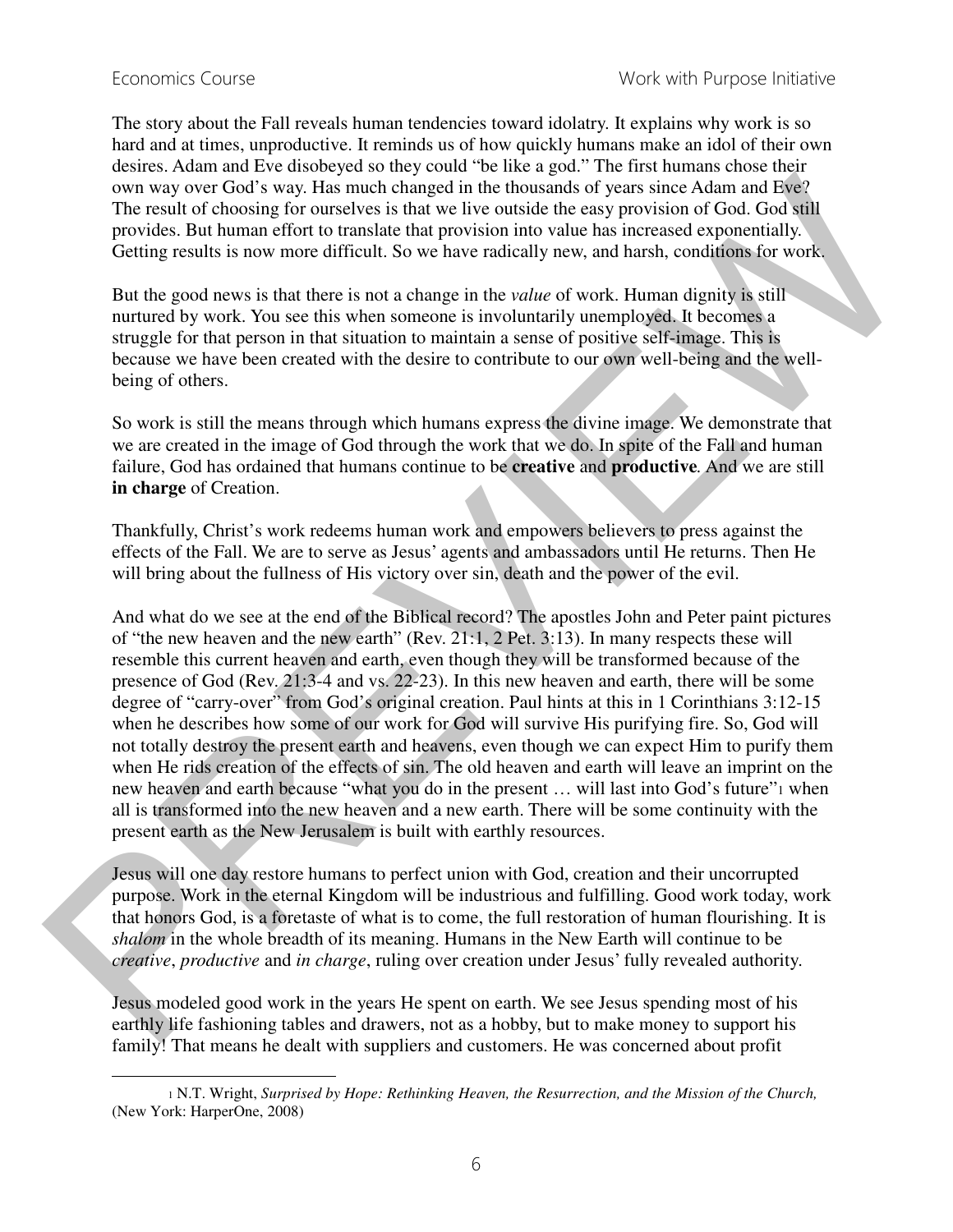margins and the bottom line. Jesus was an "economic man" for many more years than he was an itinerant rabbi. Being Christ-like is also to be economically wise.

If work today is a foretaste of what is to come, then work must also seek human flourishing. It must seek the wholeness of life that includes physical, emotional, social, spiritual, and economic well-being. When work reflects faith, believers are also working toward *shalom* well-being for themselves, their families, their communities and the greater common good.

The *Economic Wisdom Project* sums this up:

"We were given stewardship over the world so our work would make it flourish for God's glory."

- 1. We have a stewardship responsibility to flourish in our own lives, to help our neighbors flourish as fellow stewards, and to pass on a flourishing economy to future generations.
- 2. Economies flourish when people have integrity and trust each other.
- 3. In general, people flourish when they take responsibility for their own economic success by doing work that serves others and makes the world better.

### **Group Discussion**

So, in what ways do Biblical principles inform the economic thoughts, values and actions of a Christ-follower in light of the whole counsel of Scripture? This course explores the answers. Bible teachers, economists, and every day people will offer their thoughts and share stories as we learn more on how our economic choices bring about human flourishing in light of God's great story. If work today is a foreclast of what is to come, then work must also est-human flourishing line<br>
must seek the wholeness of life that includes physical, emotional, social, sprittaal, and consinues<br>
with leaving When work

### **Closing Questions to Reflect on the Lesson**

What are two or three key ideas you are taking away from this session? What might these ideas mean for how economics has Kingdom connections? What new ideas might you have for your own Kingdom work through your everyday life?

**During the Week Video** (link to be sent to participants along with reminder to attend next session.)

• Web link: "Everyday Economics: The Hockey Stick of Human Prosperity" https://www.youtube.com/watch?v=t9FSnvtcEbg#t=34

l

<sup>2</sup> *The Economic Wisdom Project*